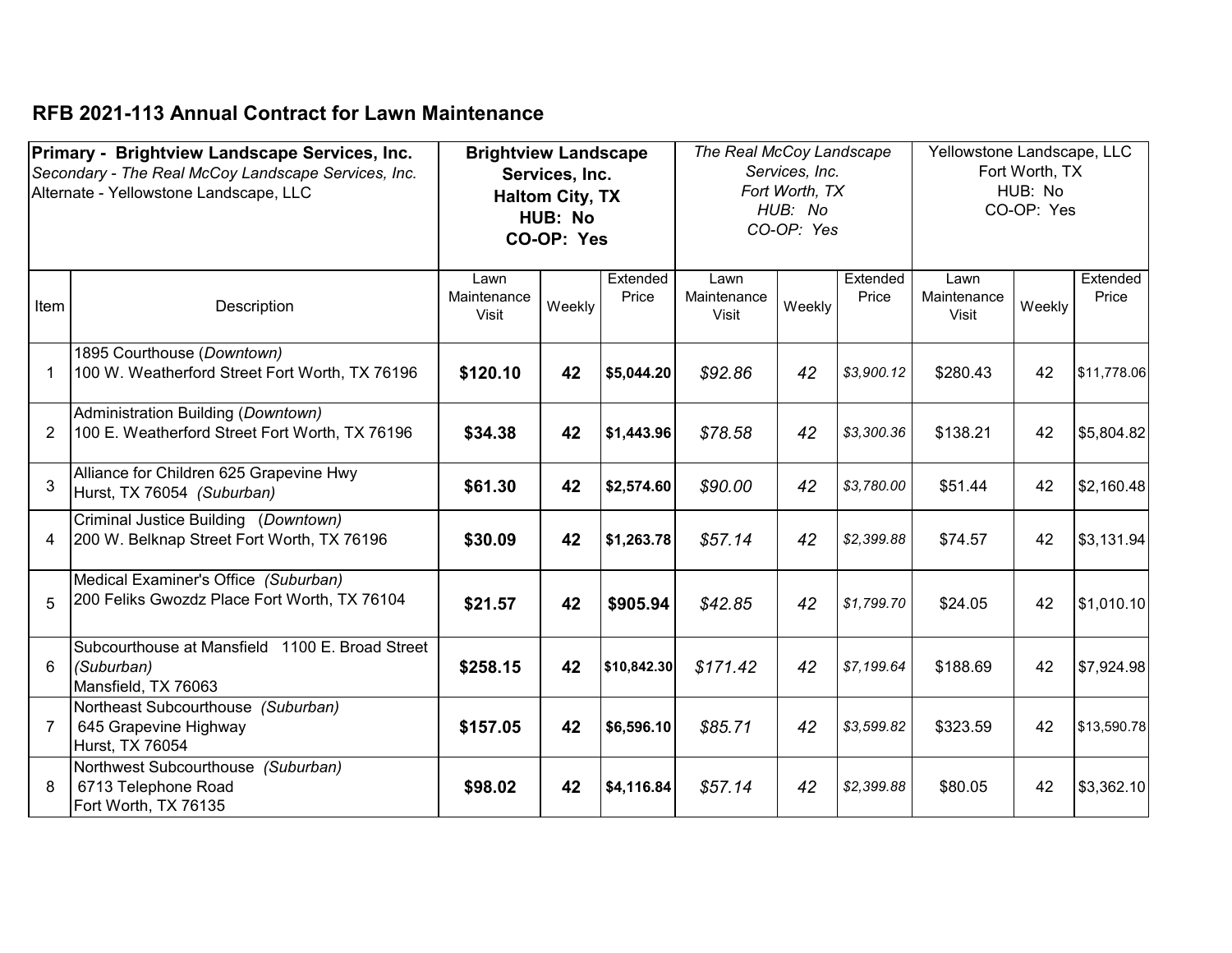|      | Primary - Brightview Landscape Services, Inc.<br>Secondary - The Real McCoy Landscape Services, Inc. | <b>Brightview Landscape</b>  | Services, Inc.                                  |                   | The Real McCoy Landscape     | Services, Inc.                           |                   | Yellowstone Landscape, LLC          | Fort Worth, TX        |                   |
|------|------------------------------------------------------------------------------------------------------|------------------------------|-------------------------------------------------|-------------------|------------------------------|------------------------------------------|-------------------|-------------------------------------|-----------------------|-------------------|
|      | Alternate - Yellowstone Landscape, LLC                                                               |                              | <b>Haltom City, TX</b><br>HUB: No<br>CO-OP: Yes |                   |                              | Fort Worth, TX<br>HUB: Yes<br>CO-OP: Yes |                   |                                     | HUB: No<br>CO-OP: Yes |                   |
| Item | Description                                                                                          | Lawn<br>Maintenance<br>Visit | Weekly                                          | Extended<br>Price | Lawn<br>Maintenance<br>Visit | Weekly                                   | Extended<br>Price | Lawn<br>Maintenance<br><b>Visit</b> | Weekly                | Extended<br>Price |
| 9    | Northwest Subcourthouse Annex (Suburban)<br>3800 Adam Grubb Drive<br>Fort Worth, TX 76135            | \$77.30                      | 42                                              | \$3,246.60        | \$57.14                      | 42                                       | \$2,399.88        | \$86.75                             | 42                    | \$3,643.50        |
| 10   | North Patrol Building (Suburban)<br>6651 Lake Worth Blvd<br>Fort Worth, TX 76135                     | \$64.67                      | 42                                              | \$2,716.14        | \$57.14                      | 42                                       | \$2,399.88        | \$82.79                             | 42                    | \$3,477.18        |
| 11   | Vacant Lot #1 (Suburban)<br>6620 Charbonneau Lake Worth, TX 76135                                    | \$21.57                      | 42                                              | \$905.94          | \$17.14                      | 42                                       | \$719.88          | \$26.25                             | 42                    | \$1,102.50        |
| 12   | Vacant Lot #2 (Suburban)<br>6620 Charbonneau Lake Worth, TX 76135                                    | \$21.57                      | 42                                              | \$905.94          | \$17.14                      | 42                                       | \$719.88          | \$22.21                             | 42                    | \$932.82          |
| 13   | Vacant Lot #3 (Suburban)<br>6636 Charbonneau Lake Worth, TX 76135                                    | \$21.57                      | 42                                              | \$905.94          | \$17.14                      | 42                                       | \$719.88          | \$32.00                             | 42                    | \$1,344.00        |
| 14   | Subcourthouse in Arlington (Suburban)<br>700 E. Abram Street<br>Arlington, TX 76010                  | \$140.62                     | 42                                              | \$5,906.04        | \$100.00                     | 42                                       | \$4,200.00        | \$175.25                            | 42                    | \$7,360.50        |
| 15   | Taylor Garage (Downtown)<br>213 North Houston Street Fort Worth, TX 76196                            | \$25.87                      | 42                                              | \$1,086.54        | \$14.29                      | 42                                       | \$600.18          | \$94.80                             | 42                    | \$3,981.60        |
| 16   | Parking Block 15 (Downtown)<br>401 E. Weatherford Street Fort Worth, TX 76196                        | \$84.17                      | 42                                              | \$3,535.14        | \$14.29                      | 42                                       | \$600.18          | \$48.18                             | 42                    | \$2,023.56        |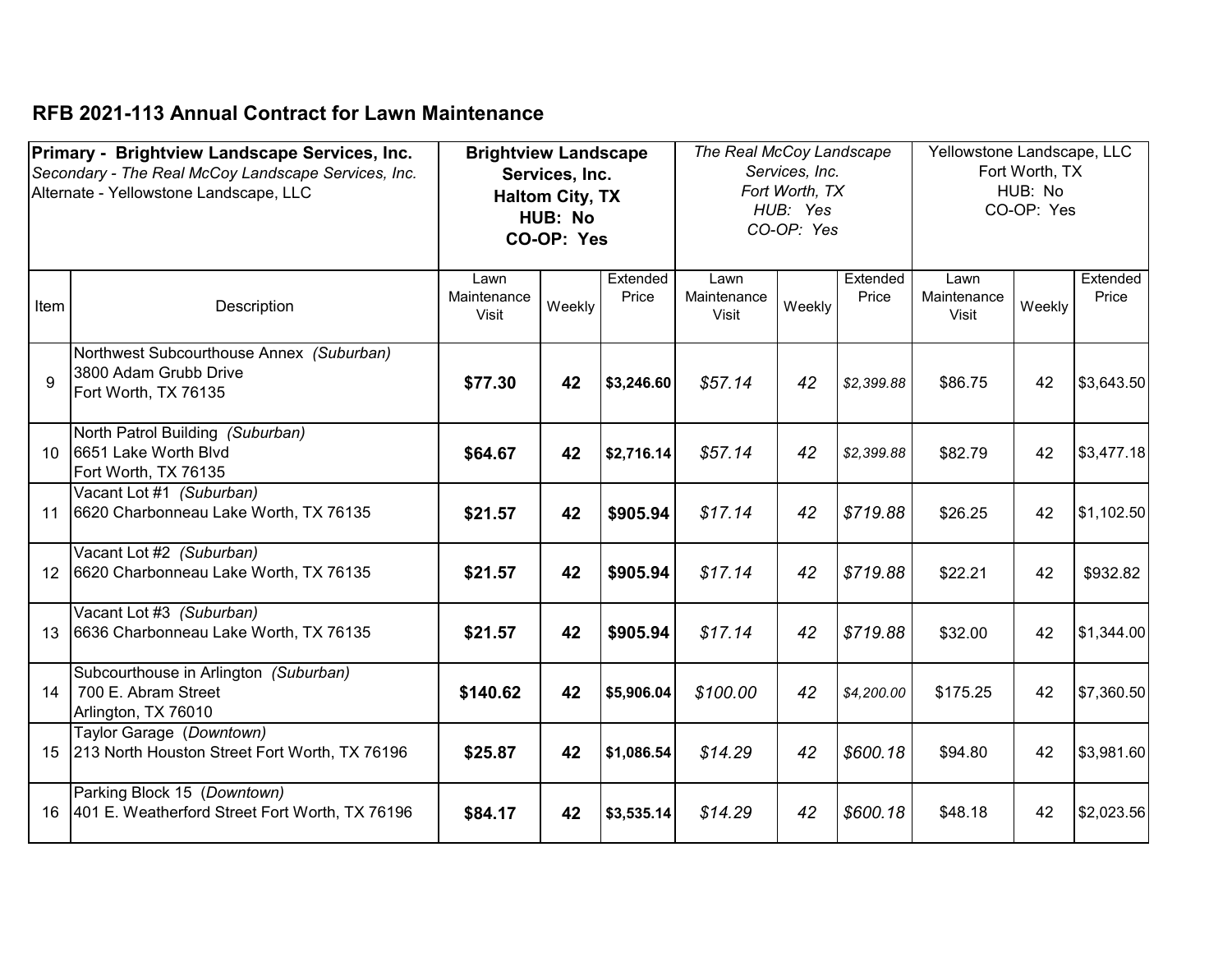|      | Primary - Brightview Landscape Services, Inc.                                                           | <b>Brightview Landscape</b>  |                                                                   |                                                                                                    | The Real McCoy Landscape |                                         |            | Yellowstone Landscape, LLC  |        |                   |
|------|---------------------------------------------------------------------------------------------------------|------------------------------|-------------------------------------------------------------------|----------------------------------------------------------------------------------------------------|--------------------------|-----------------------------------------|------------|-----------------------------|--------|-------------------|
|      | Secondary - The Real McCoy Landscape Services, Inc.<br>Alternate - Yellowstone Landscape, LLC           |                              | Services, Inc.<br><b>Haltom City, TX</b><br>HUB: No<br>CO-OP: Yes | Services, Inc.<br>Fort Worth, TX<br>HUB: Yes<br>CO-OP: Yes<br>Extended<br>Extended<br>Lawn<br>Lawn |                          | Fort Worth, TX<br>HUB: No<br>CO-OP: Yes |            |                             |        |                   |
| Item | Description                                                                                             | Lawn<br>Maintenance<br>Visit | Weekly                                                            | Price                                                                                              | Maintenance<br>Visit     | Weekly                                  | Price      | Maintenance<br><b>Visit</b> | Weekly | Extended<br>Price |
| 17   | Dionne Phillips Bagsby Southwest Subcourthouse<br>(Suburban)<br>6651 Granbury Road Fort Worth, TX 76133 | \$290.46                     | 42                                                                | \$12,199.32                                                                                        | \$142.86                 | 42                                      | \$6,000.12 | \$230.18                    | 42     | \$9,667.56        |
| 18   | 350 West Belknap Garage (Downtown)<br>350) 300 North Taylor Street<br>Fort Worth, TX 76196              | \$21.57                      | 42                                                                | \$905.94                                                                                           | \$14.29                  | 42                                      | \$600.18   | \$189.05                    | 42     | \$7,940.10        |
| 19   | Dick Anderson Building (Suburban)<br>3829 Altamesa Boulevard<br>Fort Worth, TX 76133                    | \$25.86                      | 42                                                                | \$1,086.12                                                                                         | \$50.00                  | 42                                      | \$2,100.00 | \$27.32                     | 42     | \$1,147.44        |
| 20   | Reproduction Center (Suburban)<br>600 South Sylvania Avenue<br>Fort Worth, TX 76111                     | \$25.87                      | 42                                                                | \$1,086.54                                                                                         | \$142.86                 | 42                                      | \$6,000.12 | \$9.88                      | 42     | \$414.96          |
| 21   | Miller Avenue Administration Building (Suburban)<br>3500 Miller Avenue<br>Fort Worth, TX 76119          | \$205.28                     | 42                                                                | \$8,621.76                                                                                         | \$171.43                 | 42                                      | \$7,200.06 | \$255.32                    | 42     | \$10,723.44       |
| 22   | Lancaster Annex (Suburban)<br>2700 Ben Street Fort Worth, TX 76103                                      | \$237.09                     | 42                                                                | \$9,957.78                                                                                         | \$171.43                 | 42                                      | \$7,200.06 | \$438.65                    | 42     | \$18,423.30       |
| 23   | Northeast Annex (UPPER) (Suburban)<br>837 Brown Trail<br>Bedford, TX 76022                              | \$75.45                      | 42                                                                | \$3,168.90                                                                                         | \$114.29                 | 42                                      | \$4,800.18 | \$81.37                     | 42     | \$3,417.54        |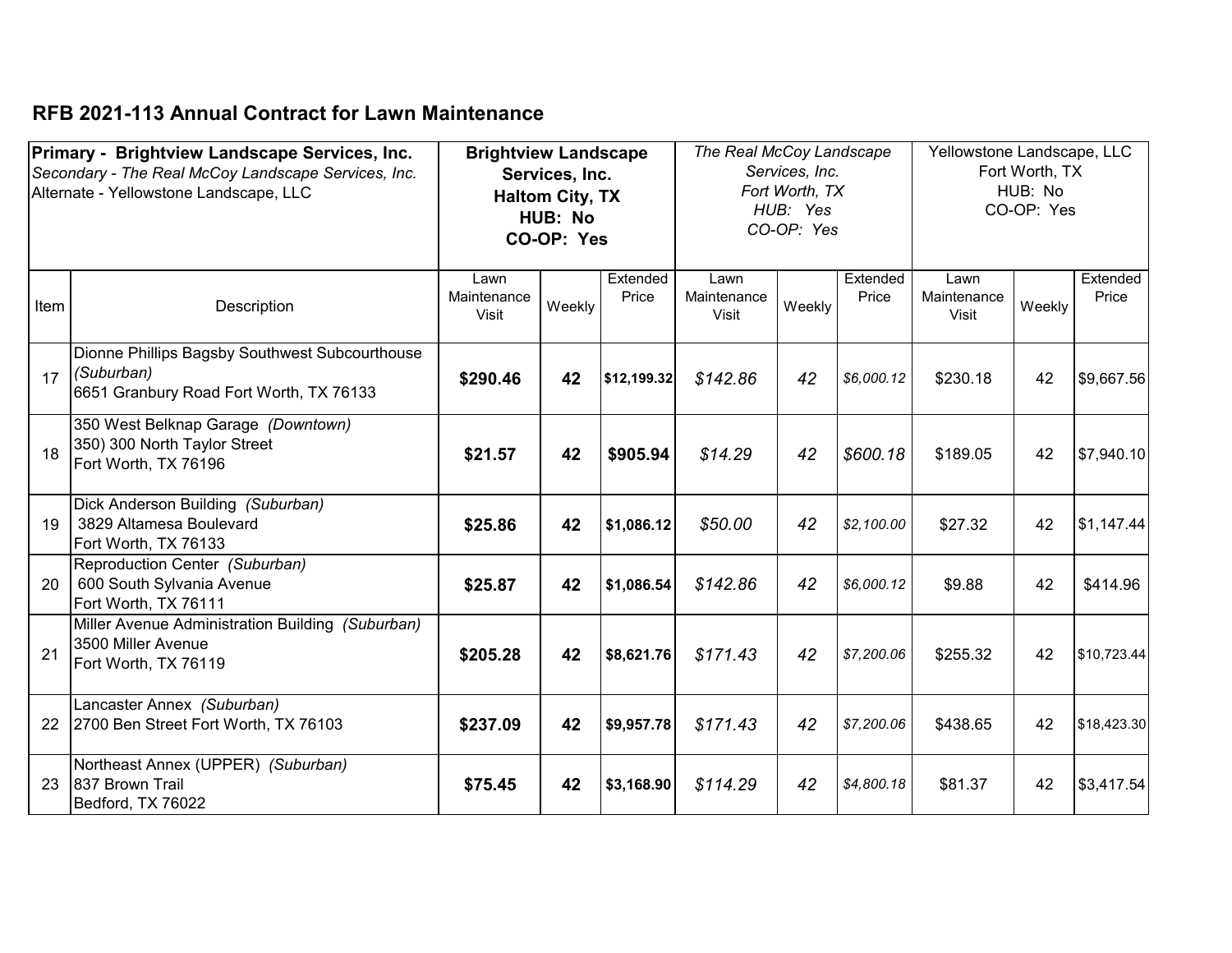|              | Primary - Brightview Landscape Services, Inc.<br>Secondary - The Real McCoy Landscape Services, Inc.<br>Alternate - Yellowstone Landscape, LLC | <b>Brightview Landscape</b><br>Services, Inc.<br><b>Haltom City, TX</b><br>HUB: No<br>CO-OP: Yes<br>Extended<br>Lawn |             |            | The Real McCoy Landscape<br>Services, Inc.<br>Fort Worth, TX<br>HUB: Yes<br>CO-OP: Yes<br>Extended<br>Lawn |             |            | Yellowstone Landscape, LLC<br>Fort Worth, TX<br>HUB: No<br>CO-OP: Yes<br>Extended<br>Lawn |              |            |
|--------------|------------------------------------------------------------------------------------------------------------------------------------------------|----------------------------------------------------------------------------------------------------------------------|-------------|------------|------------------------------------------------------------------------------------------------------------|-------------|------------|-------------------------------------------------------------------------------------------|--------------|------------|
| Item         | Description                                                                                                                                    | Maintenance<br><b>Visit</b>                                                                                          | Weekly      | Price      | Maintenance<br>Visit                                                                                       | Weekly      | Price      | Maintenance<br><b>Visit</b>                                                               | Weekly       | Price      |
| 24           | Northeast Annex (LOWER)<br>(Suburban)<br>201 E. Plaza<br>Hurst, TX 76053                                                                       | \$75.45                                                                                                              | 42          | \$3,168.90 | \$142.86                                                                                                   | 42          | \$6,000.12 | \$81.37                                                                                   | 42           | \$3,417.54 |
|              | <b>SUBTOTAL DOWNTOWN &amp; SUBURBAN</b>                                                                                                        |                                                                                                                      | \$92,191.26 |            |                                                                                                            | \$80,640.00 |            |                                                                                           | \$127,780.80 |            |
| 25           | Resource Connection (Suburban) Includes 16 Buildings<br>Mowing Area: 900,216 sq. feet<br>String Trimming Linear Ft: 664 sq. feet               |                                                                                                                      |             |            |                                                                                                            |             |            |                                                                                           |              |            |
| Α.           | 76119<br>1100 Circle Drive, Fort Worth, TX                                                                                                     | \$133.02                                                                                                             | 42          | \$5,586.84 | \$171.43                                                                                                   | 42          | \$7,200.06 | \$101.44                                                                                  | 42           | \$4,260.48 |
| B.           | 76119<br>1200 Circle Drive, Fort Worth, TX                                                                                                     | \$133.02                                                                                                             | 42          | \$5,586.84 | \$171.43                                                                                                   | 42          | \$7,200.06 | \$101.44                                                                                  | 42           | \$4,260.48 |
| C.           | 76119<br>1300 Circle Drive, Fort Worth, TX                                                                                                     | \$133.02                                                                                                             | 42          | \$5,586.84 | \$171.43                                                                                                   | 42          | \$7,200.06 | \$101.44                                                                                  | 42           | \$4,260.48 |
| D.           | 76119<br>1400 Circle Drive, Fort Worth, TX                                                                                                     | \$133.02                                                                                                             | 42          | \$5,586.84 | \$171.43                                                                                                   | 42          | \$7,200.06 | \$101.44                                                                                  | 42           | \$4,260.48 |
| E.           | 1500 Circle Drive, Fort Worth, TX<br>76119                                                                                                     | \$133.02                                                                                                             | 42          | \$5,586.84 | \$171.43                                                                                                   | 42          | \$7,200.06 | \$101.44                                                                                  | 42           | \$4,260.48 |
| F.           | 76119<br>1801 Circle Drive, Fort Worth, TX                                                                                                     | \$133.02                                                                                                             | 42          | \$5,586.84 | \$171.43                                                                                                   | 42          | \$7,200.06 | \$101.44                                                                                  | 42           | \$4,260.48 |
| G.           | 76119<br>2100 Circle Drive, Fort Worth, TX                                                                                                     | \$133.02                                                                                                             | 42          | \$5,586.84 | \$171.43                                                                                                   | 42          | \$7,200.06 | \$101.44                                                                                  | 42           | \$4,260.48 |
| Η.           | 76119<br>2200 Circle Drive, Fort Worth, TX                                                                                                     | \$133.02                                                                                                             | 42          | \$5,586.84 | \$171.43                                                                                                   | 42          | \$7,200.06 | \$101.44                                                                                  | 42           | \$4,260.48 |
| $\mathsf{L}$ | 76119<br>2300 Circle Drive, Fort Worth, TX                                                                                                     | \$133.02                                                                                                             | 42          | \$5,586.84 | \$171.43                                                                                                   | 42          | \$7,200.06 | \$101.44                                                                                  | 42           | \$4,260.48 |
| J.           | 76119<br>2400 Circle Drive, Fort Worth, TX                                                                                                     | \$133.02                                                                                                             | 42          | \$5,586.84 | \$171.43                                                                                                   | 42          | \$7,200.06 | \$101.44                                                                                  | 42           | \$4,260.48 |
| K.           | 76119<br>2500 Circle Drive, Fort Worth, TX                                                                                                     | \$133.02                                                                                                             | 42          | \$5,586.84 | \$171.43                                                                                                   | 42          | \$7,200.06 | \$101.44                                                                                  | 42           | \$4,260.48 |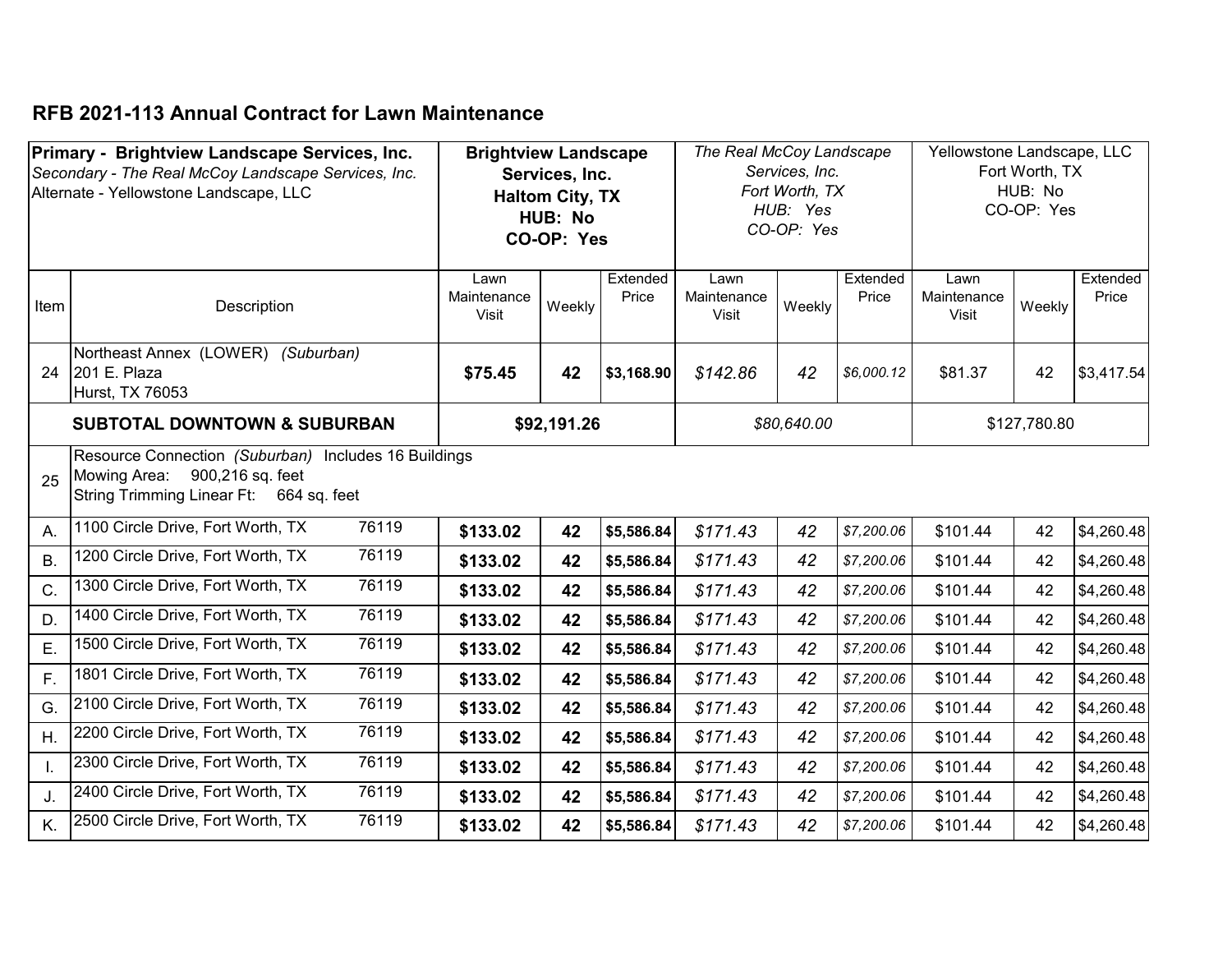|      | Primary - Brightview Landscape Services, Inc.<br>Secondary - The Real McCoy Landscape Services, Inc.<br>Alternate - Yellowstone Landscape, LLC |       | <b>Brightview Landscape</b><br>Services, Inc.<br><b>Haltom City, TX</b><br>HUB: No<br>CO-OP: Yes |             |                   | The Real McCoy Landscape<br>Services, Inc.<br>Fort Worth, TX<br>HUB: Yes<br>CO-OP: Yes |              |                   | Yellowstone Landscape, LLC<br>Fort Worth, TX<br>HUB: No<br>CO-OP: Yes |              |                   |
|------|------------------------------------------------------------------------------------------------------------------------------------------------|-------|--------------------------------------------------------------------------------------------------|-------------|-------------------|----------------------------------------------------------------------------------------|--------------|-------------------|-----------------------------------------------------------------------|--------------|-------------------|
| Item | Description                                                                                                                                    |       | Lawn<br>Maintenance<br>Visit                                                                     | Weekly      | Extended<br>Price | Lawn<br>Maintenance<br>Visit                                                           | Weekly       | Extended<br>Price | Lawn<br>Maintenance<br>Visit                                          | Weekly       | Extended<br>Price |
| L.   | 5000 Circle Drive, Fort Worth, TX                                                                                                              | 76119 | \$133.02                                                                                         | 42          | \$5,586.84        | \$171.43                                                                               | 42           | \$7,200.06        | \$101.44                                                              | 42           | \$4,260.48        |
| M.   | 5010 Circle Drive, Fort Worth, TX                                                                                                              | 76119 | \$133.02                                                                                         | 42          | \$5,586.84        | \$171.43                                                                               | 42           | \$7,200.06        | \$101.44                                                              | 42           | \$4,260.48        |
| N.   | 5020 Circle Drive, Fort Worth, TX                                                                                                              | 76119 | \$133.02                                                                                         | 42          | \$5,586.84        | \$171.43                                                                               | 42           | \$7,200.06        | \$101.44                                                              | 42           | \$4,260.48        |
| O.   | 5040 Circle Drive, Fort Worth, TX                                                                                                              | 76119 | \$133.02                                                                                         | 42          | \$5,586.84        | \$171.43                                                                               | 42           | \$7,200.06        | \$101.44                                                              | 42           | \$4,260.48        |
| P.   | 5041 Circle Drive, Fort Worth, TX                                                                                                              | 76119 | \$133.02                                                                                         | 42          | \$5,586.84        | \$171.43                                                                               | 42           | \$7,200.06        | \$101.44                                                              | 42           | \$4,260.48        |
|      | <b>SUBTOTAL RESOURCE CONNECTIONS</b>                                                                                                           |       |                                                                                                  | \$89,389.44 |                   |                                                                                        | \$115,200.96 |                   |                                                                       | \$68,167.68  |                   |
|      | <b>SUBTOTAL DOWNTOWN &amp;</b><br><b>SUBURBAN</b>                                                                                              |       |                                                                                                  | \$92,191.26 |                   |                                                                                        | \$80,640.00  |                   |                                                                       | \$127,780.80 |                   |
|      | <b>SUBTOTAL RESOURCE</b><br><b>CONNECTIONS</b>                                                                                                 |       |                                                                                                  | \$89,389.44 |                   |                                                                                        | \$115,200.96 |                   |                                                                       | \$68,167.68  |                   |

| <b>BID PRICE</b><br><b>TOTAL</b> |  | \$181.580.70 | 195,840.96; | .948.48<br>:195 |
|----------------------------------|--|--------------|-------------|-----------------|
|----------------------------------|--|--------------|-------------|-----------------|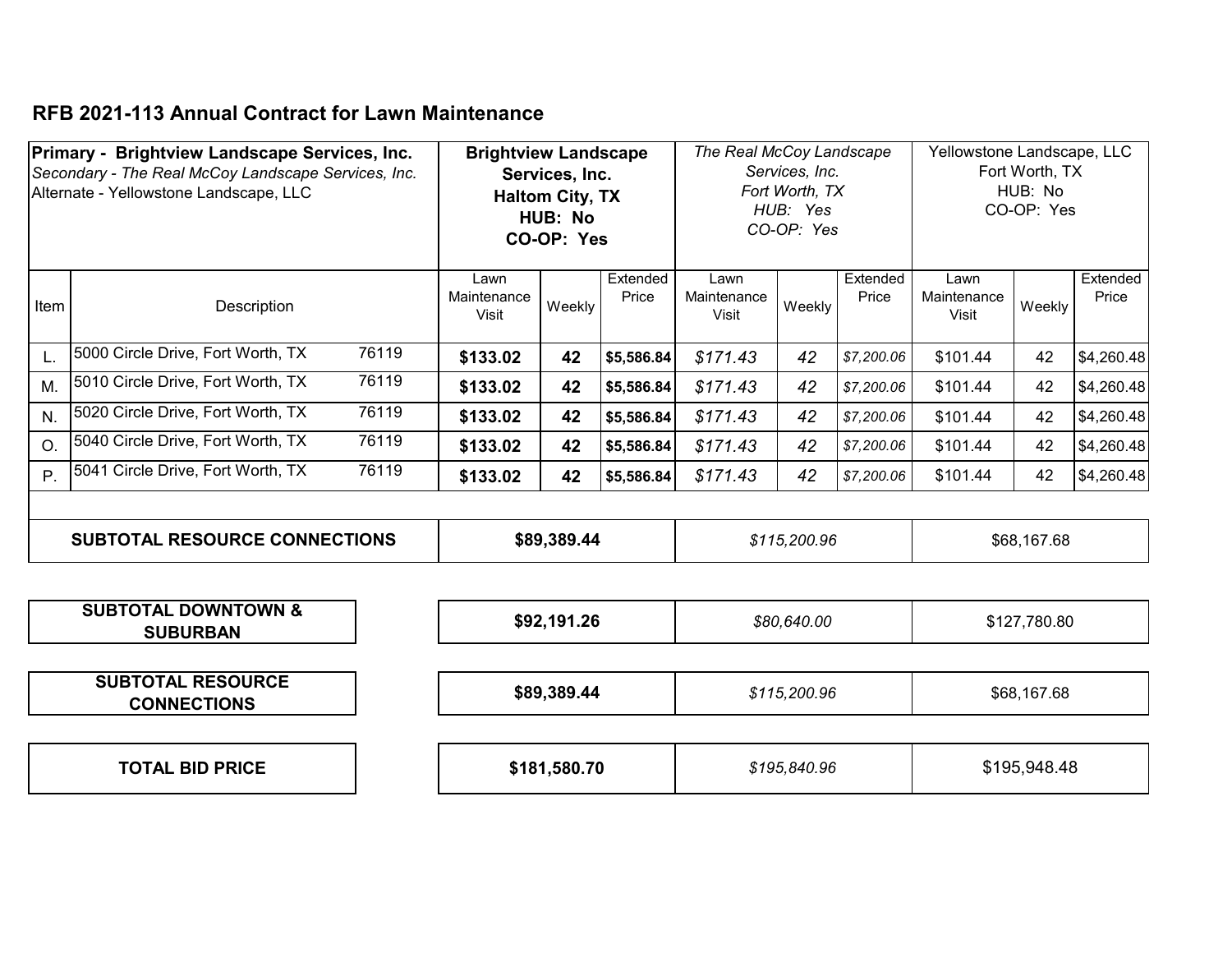|                | Primary - Brightview Landscape Services, Inc.       |                         | LPT, Inc. dba |             | MG Lawn and Landscape, LLC |                |             | Qualitiscape Services, Inc. |                |             |
|----------------|-----------------------------------------------------|-------------------------|---------------|-------------|----------------------------|----------------|-------------|-----------------------------|----------------|-------------|
|                | Secondary - The Real McCoy Landscape Services, Inc. | Landscape Professionals |               |             |                            | Fort Worth, TX |             |                             | Fort Worth, TX |             |
|                | Alternate - Yellowstone Landscape, LLC              |                         | of Texas      |             |                            | HUB: No        |             |                             | HUB: No        |             |
|                |                                                     |                         | Dallas, TX    |             |                            | CO-OP: Yes     |             |                             | CO-OP: Yes     |             |
|                |                                                     |                         | HUB: Yes      |             |                            |                |             |                             |                |             |
|                |                                                     |                         | CO-OP: Yes    |             |                            |                |             |                             |                |             |
|                |                                                     | Lawn                    |               | Extended    | Lawn                       |                | Extended    | Lawn                        |                | Extended    |
| Item           | Description                                         | Maintenance             | Weekly        | Price       | Maintenance                | Weekly         | Price       | Maintenance                 | Weekly         | Price       |
|                |                                                     | Visit                   |               |             | Visit                      |                |             | Visit                       |                |             |
|                | 1895 Courthouse (Downtown)                          |                         |               |             |                            |                |             |                             |                |             |
| $\mathbf 1$    | 100 W. Weatherford Street Fort Worth, TX 76196      | \$191.21                | 42            | \$8,030.82  | \$150.00                   | 42             | \$6,300.00  | \$386.57                    | 42             | \$16,235.94 |
|                | Administration Building (Downtown)                  |                         |               |             |                            |                |             |                             |                |             |
| $\overline{2}$ | 100 E. Weatherford Street Fort Worth, TX 76196      | \$103.36                | 42            | \$4,341.12  | \$150.00                   | 42             | \$6,300.00  | \$126.43                    | 42             | \$5,310.06  |
|                | Alliance for Children 625 Grapevine Hwy             |                         |               |             |                            |                |             |                             |                |             |
| 3              | Hurst, TX 76054 (Suburban)                          | \$57.32                 | 42            | \$2,407.44  | \$95.00                    | 42             | \$3,990.00  | \$165.18                    | 42             | \$6,937.56  |
|                | Criminal Justice Building (Downtown)                |                         |               |             |                            |                |             |                             |                |             |
| 4              | 200 W. Belknap Street Fort Worth, TX 76196          | \$50.74                 | 42            | \$2,131.08  | \$85.00                    | 42             | \$3,570.00  | \$113.57                    | 42             | \$4,769.94  |
|                | Medical Examiner's Office (Suburban)                |                         |               |             |                            |                |             |                             |                |             |
| 5              | 200 Feliks Gwozdz Place Fort Worth, TX 76104        | \$149.31                | 42            | \$6,271.02  | \$90.00                    | 42             | \$3,780.00  | \$132.00                    | 42             | \$5,544.00  |
|                |                                                     |                         |               |             |                            |                |             |                             |                |             |
|                | Subcourthouse at Mansfield 1100 E. Broad Street     |                         |               |             |                            |                |             |                             |                |             |
| 6              | (Suburban)                                          | \$448.48                | 42            | \$18,836.16 | \$325.00                   | 42             | \$13,650.00 | \$452.14                    | 42             | \$18,989.88 |
|                | Mansfield, TX 76063                                 |                         |               |             |                            |                |             |                             |                |             |
|                | Northeast Subcourthouse (Suburban)                  |                         |               |             |                            |                |             |                             |                |             |
| $\overline{7}$ | 645 Grapevine Highway                               | \$385.05                | 42            | \$16,172.10 | \$170.00                   | 42             | \$7,140.00  | \$272.14                    | 42             | \$11,429.88 |
|                | Hurst, TX 76054                                     |                         |               |             |                            |                |             |                             |                |             |
|                | Northwest Subcourthouse (Suburban)                  |                         |               |             |                            |                |             |                             |                |             |
| 8              | 6713 Telephone Road                                 | \$263.96                | 42            | \$11,086.32 | \$225.00                   | 42             | \$9,450.00  | \$278.57                    | 42             | \$11,699.94 |
|                | Fort Worth, TX 76135                                |                         |               |             |                            |                |             |                             |                |             |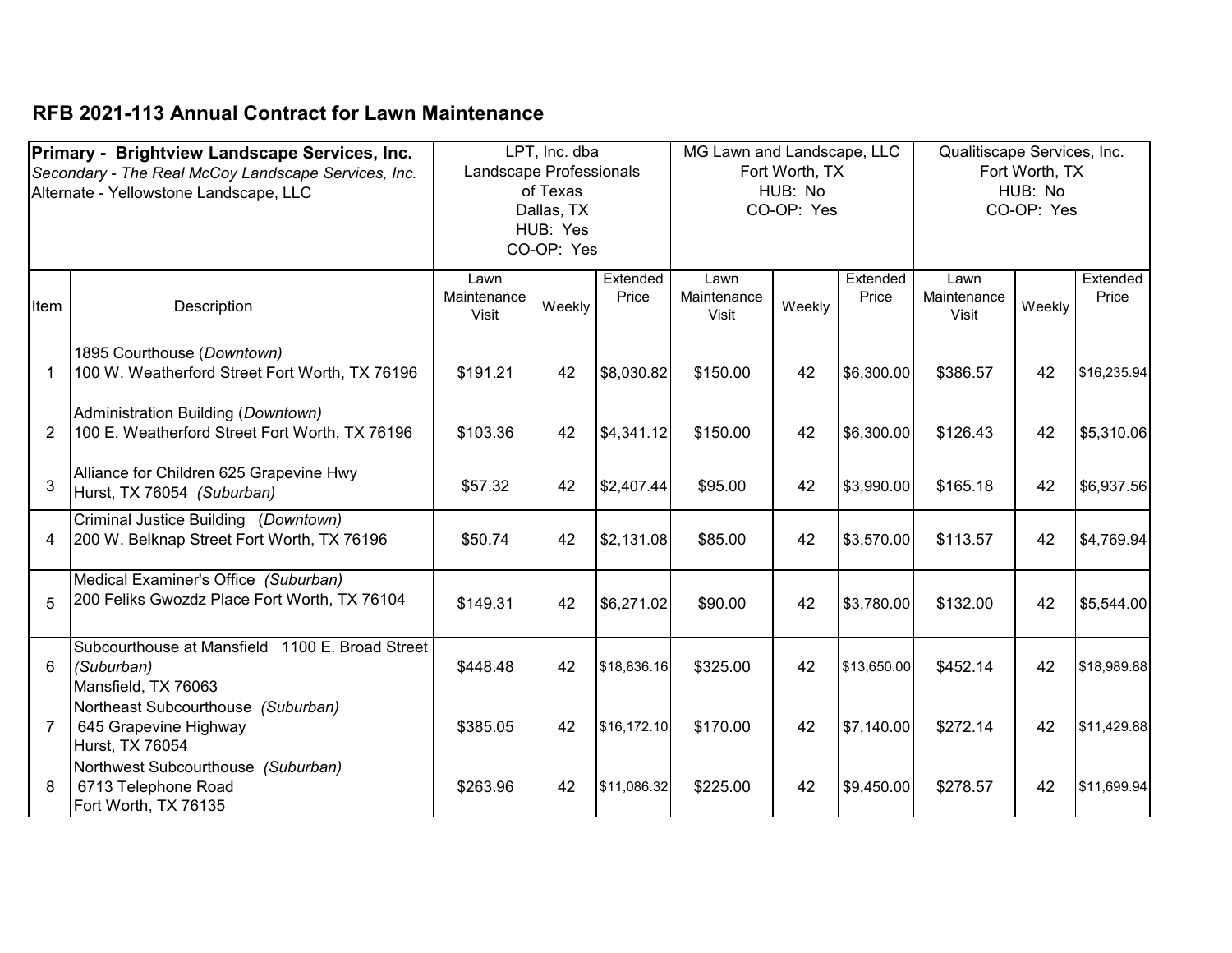|      | Primary - Brightview Landscape Services, Inc.       |                         | LPT, Inc. dba |             | MG Lawn and Landscape, LLC |                |            | Qualitiscape Services, Inc. |                |             |
|------|-----------------------------------------------------|-------------------------|---------------|-------------|----------------------------|----------------|------------|-----------------------------|----------------|-------------|
|      | Secondary - The Real McCoy Landscape Services, Inc. | Landscape Professionals |               |             |                            | Fort Worth, TX |            |                             | Fort Worth, TX |             |
|      | Alternate - Yellowstone Landscape, LLC              |                         | of Texas      |             |                            | HUB: No        |            |                             | HUB: No        |             |
|      |                                                     |                         | Dallas, TX    |             |                            | CO-OP: Yes     |            |                             | CO-OP: Yes     |             |
|      |                                                     |                         | HUB: Yes      |             |                            |                |            |                             |                |             |
|      |                                                     |                         | CO-OP: Yes    |             |                            |                |            |                             |                |             |
|      |                                                     |                         |               |             |                            |                |            |                             |                |             |
|      |                                                     | Lawn                    |               | Extended    | Lawn                       |                | Extended   | Lawn                        |                | Extended    |
| Item | Description                                         | Maintenance             | Weekly        | Price       | Maintenance                | Weekly         | Price      | Maintenance                 | Weekly         | Price       |
|      |                                                     | Visit                   |               |             | Visit                      |                |            | Visit                       |                |             |
|      |                                                     |                         |               |             |                            |                |            |                             |                |             |
|      | Northwest Subcourthouse Annex (Suburban)            |                         |               |             |                            |                |            |                             |                |             |
| 9    | 3800 Adam Grubb Drive                               | \$183.26                | 42            | \$7,696.92  | \$200.00                   | 42             | \$8,400.00 | \$203.57                    | 42             | \$8,549.94  |
|      | Fort Worth, TX 76135                                |                         |               |             |                            |                |            |                             |                |             |
|      |                                                     |                         |               |             |                            |                |            |                             |                |             |
|      | North Patrol Building (Suburban)                    |                         |               |             |                            |                |            |                             |                |             |
| 10   | 6651 Lake Worth Blvd                                | \$169.82                | 42            | \$7,132.44  | \$225.00                   | 42             | \$9,450.00 | \$182.14                    | 42             | \$7,649.88  |
|      | Fort Worth, TX 76135                                |                         |               |             |                            |                |            |                             |                |             |
|      | Vacant Lot #1 (Suburban)                            |                         |               |             |                            |                |            |                             |                |             |
| 11   | 6620 Charbonneau Lake Worth, TX 76135               | \$50.45                 | 42            | \$2,118.90  | \$45.00                    | 42             | \$1,890.00 | \$34.29                     | 42             | \$1,440.18  |
|      |                                                     |                         |               |             |                            |                |            |                             |                |             |
|      | Vacant Lot #2 (Suburban)                            |                         |               |             |                            |                |            |                             |                |             |
| 12   | 6620 Charbonneau Lake Worth, TX 76135               | \$50.39                 | 42            | \$2,116.38  | \$45.00                    | 42             | \$1,890.00 | \$34.29                     | 42             | \$1,440.18  |
|      |                                                     |                         |               |             |                            |                |            |                             |                |             |
|      | Vacant Lot #3 (Suburban)                            |                         |               |             |                            |                |            |                             |                |             |
| 13   | 6636 Charbonneau Lake Worth, TX 76135               | \$50.63                 | 42            | \$2,126.46  | \$45.00                    | 42             | \$1,890.00 | \$34.29                     | 42             | \$1,440.18  |
|      |                                                     |                         |               |             |                            |                |            |                             |                |             |
|      | Subcourthouse in Arlington (Suburban)               |                         |               |             |                            |                |            |                             |                |             |
| 14   | 700 E. Abram Street                                 | \$375.28                | 42            | \$15,761.76 | \$190.00                   | 42             | \$7,980.00 | \$600.00                    | 42             | \$25,200.00 |
|      | Arlington, TX 76010                                 |                         |               |             |                            |                |            |                             |                |             |
|      | Taylor Garage (Downtown)                            |                         |               |             |                            |                |            |                             |                |             |
| 15   | 213 North Houston Street Fort Worth, TX 76196       | \$50.61                 | 42            | \$2,125.62  | \$90.00                    | 42             | \$3,780.00 | \$113.57                    | 42             | \$4,769.94  |
|      |                                                     |                         |               |             |                            |                |            |                             |                |             |
|      | Parking Block 15 (Downtown)                         |                         |               |             |                            |                |            |                             |                |             |
| 16   | 401 E. Weatherford Street Fort Worth, TX 76196      | \$78.75                 | 42            | \$3,307.50  | \$85.00                    | 42             | \$3,570.00 | \$108.00                    | 42             | \$4,536.00  |
|      |                                                     |                         |               |             |                            |                |            |                             |                |             |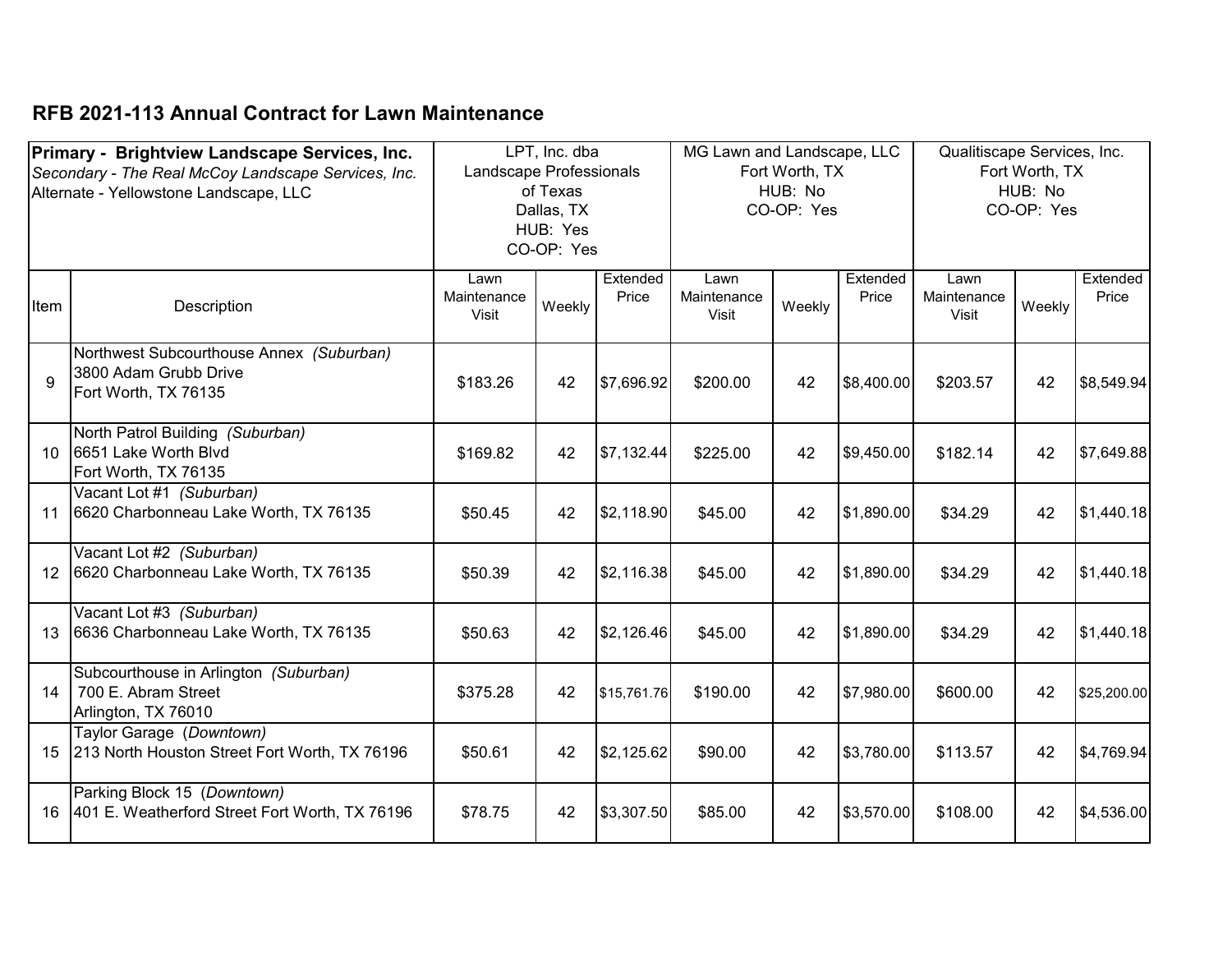|      | Primary - Brightview Landscape Services, Inc.       |                         | LPT, Inc. dba |             | MG Lawn and Landscape, LLC |                |             | Qualitiscape Services, Inc. |                |             |
|------|-----------------------------------------------------|-------------------------|---------------|-------------|----------------------------|----------------|-------------|-----------------------------|----------------|-------------|
|      | Secondary - The Real McCoy Landscape Services, Inc. | Landscape Professionals |               |             |                            | Fort Worth, TX |             |                             | Fort Worth, TX |             |
|      | Alternate - Yellowstone Landscape, LLC              |                         | of Texas      |             |                            | HUB: No        |             |                             | HUB: No        |             |
|      |                                                     |                         | Dallas, TX    |             |                            | CO-OP: Yes     |             |                             | CO-OP: Yes     |             |
|      |                                                     |                         | HUB: Yes      |             |                            |                |             |                             |                |             |
|      |                                                     |                         | CO-OP: Yes    |             |                            |                |             |                             |                |             |
|      |                                                     |                         |               |             |                            |                |             |                             |                |             |
|      |                                                     | Lawn                    |               | Extended    | Lawn                       |                | Extended    | Lawn                        |                | Extended    |
| Item | Description                                         | Maintenance             | Weekly        | Price       | Maintenance                | Weekly         | Price       | Maintenance                 | Weekly         | Price       |
|      |                                                     | <b>Visit</b>            |               |             | Visit                      |                |             | Visit                       |                |             |
|      |                                                     |                         |               |             |                            |                |             |                             |                |             |
|      | Dionne Phillips Bagsby Southwest Subcourthouse      |                         |               |             |                            |                |             |                             |                |             |
| 17   | (Suburban)                                          | \$697.66                | 42            | \$29,301.72 | \$400.00                   | 42             | \$16,800.00 | \$257.14                    | 42             | \$10,799.88 |
|      | 6651 Granbury Road Fort Worth, TX 76133             |                         |               |             |                            |                |             |                             |                |             |
|      | 350 West Belknap Garage (Downtown)                  |                         |               |             |                            |                |             |                             |                |             |
|      | 350) 300 North Taylor Street                        |                         |               |             |                            |                |             |                             |                |             |
| 18   | Fort Worth, TX 76196                                | \$91.08                 | 42            | \$3,825.36  | \$60.00                    | 42             | \$2,520.00  | \$107.57                    | 42             | \$4,517.94  |
|      |                                                     |                         |               |             |                            |                |             |                             |                |             |
|      | Dick Anderson Building (Suburban)                   |                         |               |             |                            |                |             |                             |                |             |
| 19   | 3829 Altamesa Boulevard                             | \$118.54                | 42            | \$4,978.68  | \$90.00                    | 42             | \$3,780.00  | \$105.43                    | 42             | \$4,428.06  |
|      | Fort Worth, TX 76133                                |                         |               |             |                            |                |             |                             |                |             |
|      | Reproduction Center (Suburban)                      |                         |               |             |                            |                |             |                             |                |             |
| 20   | 600 South Sylvania Avenue                           | \$124.03                | 42            | \$5,209.26  | \$135.00                   | 42             | \$5,670.00  | \$77.14                     | 42             | \$3,239.88  |
|      | Fort Worth, TX 76111                                |                         |               |             |                            |                |             |                             |                |             |
|      | Miller Avenue Administration Building (Suburban)    |                         |               |             |                            |                |             |                             |                |             |
|      | 3500 Miller Avenue                                  |                         |               |             |                            |                |             |                             |                |             |
| 21   | Fort Worth, TX 76119                                | \$511.34                | 42            | \$21,476.28 | \$450.00                   | 42             | \$18,900.00 | \$653.57                    | 42             | \$27,449.94 |
|      |                                                     |                         |               |             |                            |                |             |                             |                |             |
|      | Lancaster Annex (Suburban)                          |                         |               |             |                            |                |             |                             |                |             |
| 22   | 2700 Ben Street Fort Worth, TX 76103                | \$588.73                | 42            | \$24,726.66 | \$300.00                   | 42             | \$12,600.00 | \$492.86                    | 42             | \$20,700.12 |
|      |                                                     |                         |               |             |                            |                |             |                             |                |             |
|      | Northeast Annex (UPPER) (Suburban)                  |                         |               |             |                            |                |             |                             |                |             |
| 23   | <b>837 Brown Trail</b>                              | \$190.65                | 42            | \$8,007.30  | \$140.00                   | 42             | \$5,880.00  | \$182.14                    | 42             | \$7,649.88  |
|      | Bedford, TX 76022                                   |                         |               |             |                            |                |             |                             |                |             |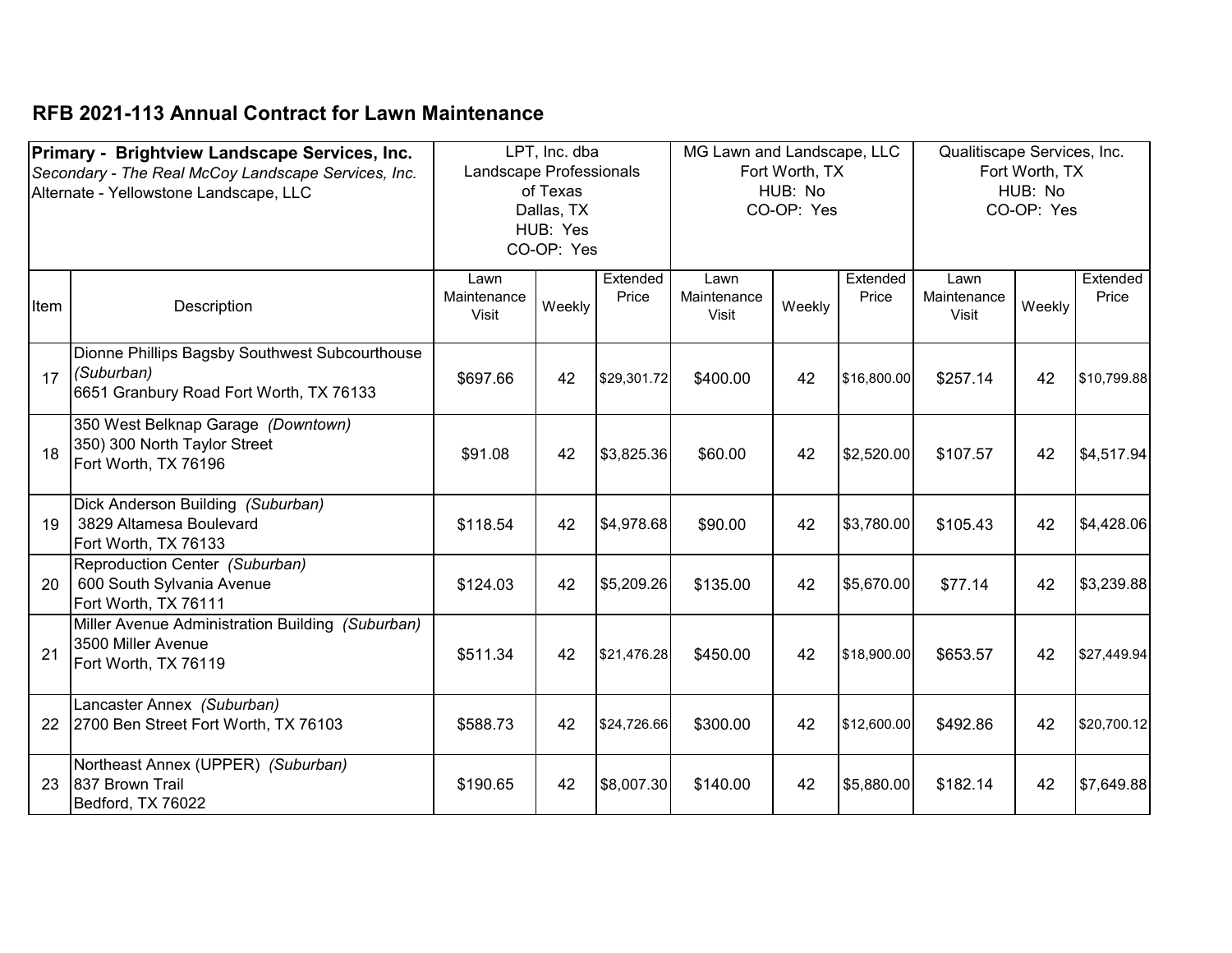|              | Primary - Brightview Landscape Services, Inc.        | LPT, Inc. dba<br>Landscape Professionals |                        | MG Lawn and Landscape, LLC<br>Fort Worth, TX |              |              | Qualitiscape Services, Inc.<br>Fort Worth, TX |             |              |            |
|--------------|------------------------------------------------------|------------------------------------------|------------------------|----------------------------------------------|--------------|--------------|-----------------------------------------------|-------------|--------------|------------|
|              | Secondary - The Real McCoy Landscape Services, Inc.  |                                          | of Texas               |                                              |              | HUB: No      |                                               |             | HUB: No      |            |
|              | Alternate - Yellowstone Landscape, LLC               |                                          | Dallas, TX             |                                              |              | CO-OP: Yes   |                                               |             | CO-OP: Yes   |            |
|              |                                                      |                                          |                        |                                              |              |              |                                               |             |              |            |
|              |                                                      |                                          | HUB: Yes<br>CO-OP: Yes |                                              |              |              |                                               |             |              |            |
|              |                                                      |                                          |                        |                                              |              |              |                                               |             |              |            |
|              |                                                      | Lawn                                     |                        | Extended                                     | Lawn         |              | Extended                                      | Lawn        |              | Extended   |
| Item         | Description                                          | Maintenance                              | Weekly                 | Price                                        | Maintenance  | Weekly       | Price                                         | Maintenance | Weekly       | Price      |
|              |                                                      | Visit                                    |                        |                                              | <b>Visit</b> |              |                                               | Visit       |              |            |
|              | Northeast Annex (LOWER) (Suburban)                   |                                          |                        |                                              |              |              |                                               |             |              |            |
| 24           | 201 E. Plaza                                         | \$190.65                                 | 42                     | \$8,007.30                                   | \$140.00     | 42           | \$5,880.00                                    | \$85.71     | 42           | \$3,599.82 |
|              | Hurst, TX 76053                                      |                                          |                        |                                              |              |              |                                               |             |              |            |
|              |                                                      |                                          |                        |                                              |              |              |                                               |             |              |            |
|              | <b>SUBTOTAL DOWNTOWN &amp; SUBURBAN</b>              |                                          | \$217,194.60           |                                              |              | \$165,060.00 |                                               |             | \$218,329.02 |            |
|              | Resource Connection (Suburban) Includes 16 Buildings |                                          |                        |                                              |              |              |                                               |             |              |            |
| 25           | Mowing Area: 900,216 sq. feet                        |                                          |                        |                                              |              |              |                                               |             |              |            |
|              | String Trimming Linear Ft: 664 sq. feet              |                                          |                        |                                              |              |              |                                               |             |              |            |
|              |                                                      |                                          |                        |                                              |              |              |                                               |             |              |            |
| А.           | 76119<br>1100 Circle Drive, Fort Worth, TX           | \$99.79                                  | 42                     | \$4,191.18                                   | \$240.00     | 42           | \$10,080.00                                   | \$200.89    | 42           | \$8,437.38 |
| Β.           | 1200 Circle Drive, Fort Worth, TX<br>76119           | \$99.79                                  | 42                     | \$4,191.18                                   | \$240.00     | 42           | \$10,080.00                                   | \$200.89    | 42           | \$8,437.38 |
| C.           | 76119<br>1300 Circle Drive, Fort Worth, TX           | \$99.79                                  | 42                     | \$4,191.18                                   | \$240.00     | 42           | \$10,080.00                                   | \$200.89    | 42           | \$8,437.38 |
| D.           | 76119<br>1400 Circle Drive, Fort Worth, TX           | \$99.79                                  | 42                     | \$4,191.18                                   | \$240.00     | 42           | \$10,080.00                                   | \$200.89    | 42           | \$8,437.38 |
| E.           | 76119<br>1500 Circle Drive, Fort Worth, TX           | \$99.79                                  | 42                     | \$4,191.18                                   | \$240.00     | 42           | \$10,080.00                                   | \$200.89    | 42           | \$8,437.38 |
| F.           | 76119<br>1801 Circle Drive, Fort Worth, TX           | \$99.79                                  | 42                     | \$4,191.18                                   | \$240.00     | 42           | \$10,080.00                                   | \$200.89    | 42           | \$8,437.38 |
| G.           | 76119<br>2100 Circle Drive, Fort Worth, TX           | \$99.79                                  | 42                     | \$4,191.18                                   | \$240.00     | 42           | \$10,080.00                                   | \$200.89    | 42           | \$8,437.38 |
| Η.           | 76119<br>2200 Circle Drive, Fort Worth, TX           | \$99.79                                  | 42                     | \$4,191.18                                   | \$240.00     | 42           | \$10,080.00                                   | \$200.89    | 42           | \$8,437.38 |
| $\mathsf{L}$ | 76119<br>2300 Circle Drive, Fort Worth, TX           | \$99.79                                  | 42                     | \$4,191.18                                   | \$240.00     | 42           | \$10,080.00                                   | \$200.89    | 42           | \$8,437.38 |
| J.           | 76119<br>2400 Circle Drive, Fort Worth, TX           | \$99.79                                  | 42                     | \$4,191.18                                   | \$240.00     | 42           | \$10,080.00                                   | \$200.89    | 42           | \$8,437.38 |
| K.           | 76119<br>2500 Circle Drive, Fort Worth, TX           | \$99.79                                  | 42                     | \$4,191.18                                   | \$240.00     | 42           | \$10,080.00                                   | \$200.89    | 42           | \$8,437.38 |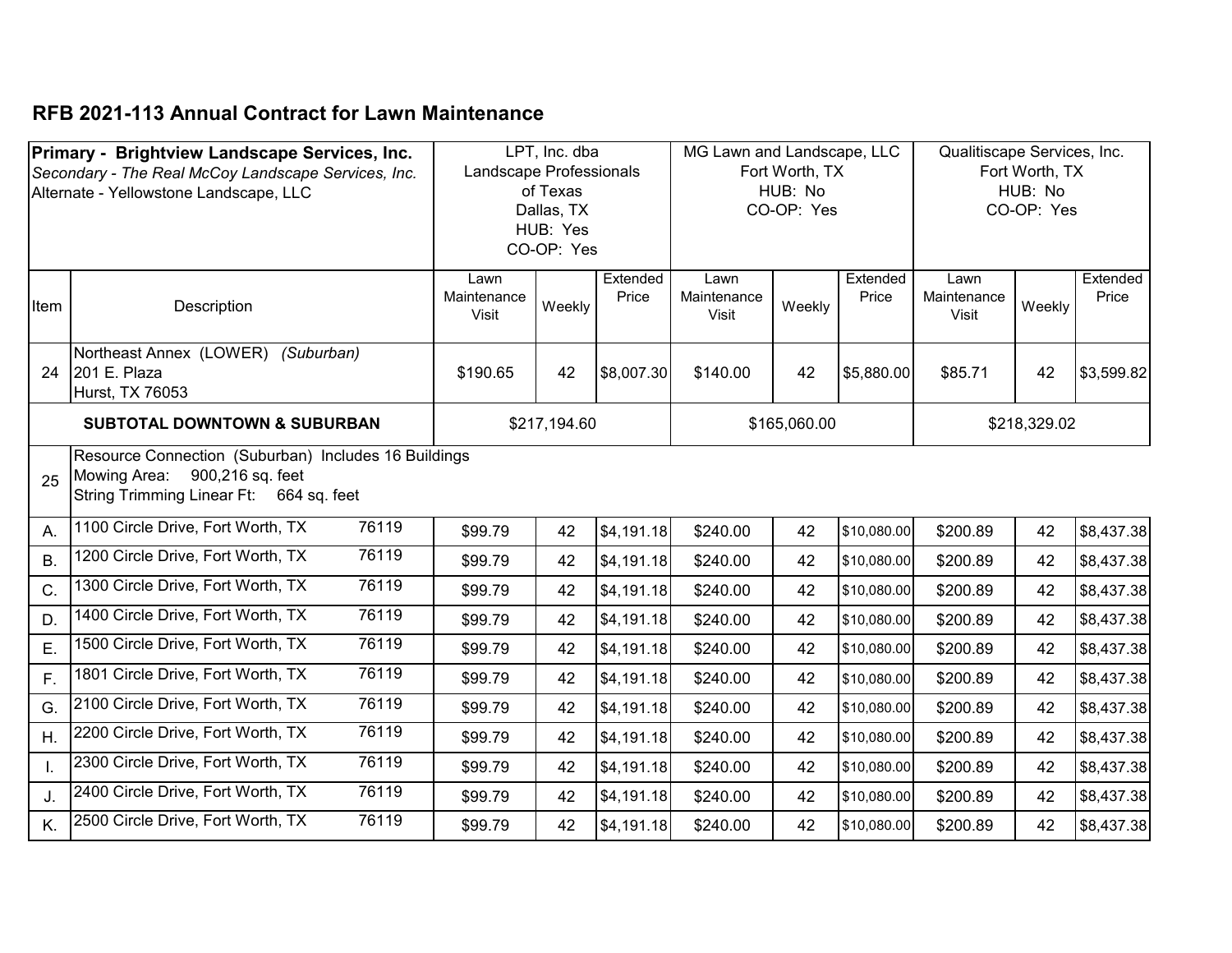|                  | Primary - Brightview Landscape Services, Inc.       |       |                         | LPT, Inc. dba |            | MG Lawn and Landscape, LLC |                |             | Qualitiscape Services, Inc. |                |            |
|------------------|-----------------------------------------------------|-------|-------------------------|---------------|------------|----------------------------|----------------|-------------|-----------------------------|----------------|------------|
|                  | Secondary - The Real McCoy Landscape Services, Inc. |       | Landscape Professionals |               |            |                            | Fort Worth, TX |             |                             | Fort Worth, TX |            |
|                  | Alternate - Yellowstone Landscape, LLC              |       |                         | of Texas      |            |                            | HUB: No        |             |                             | HUB: No        |            |
|                  |                                                     |       |                         | Dallas, TX    |            |                            | CO-OP: Yes     |             |                             | CO-OP: Yes     |            |
|                  |                                                     |       |                         | HUB: Yes      |            |                            |                |             |                             |                |            |
|                  |                                                     |       |                         | CO-OP: Yes    |            |                            |                |             |                             |                |            |
|                  |                                                     |       | Lawn                    |               | Extended   | Lawn                       |                | Extended    | Lawn                        |                | Extended   |
| Item             | Description                                         |       | Maintenance<br>Visit    | Weekly        | Price      | Maintenance<br>Visit       | Weekly         | Price       | Maintenance<br>Visit        | Weekly         | Price      |
|                  |                                                     |       |                         |               |            |                            |                |             |                             |                |            |
| L.               | 5000 Circle Drive, Fort Worth, TX                   | 76119 | \$99.79                 | 42            | \$4,191.18 | \$240.00                   | 42             | \$10,080.00 | \$200.89                    | 42             | \$8,437.38 |
| M.               | 5010 Circle Drive, Fort Worth, TX                   | 76119 | \$99.79                 | 42            | \$4,191.18 | \$240.00                   | 42             | \$10,080.00 | \$200.89                    | 42             | \$8,437.38 |
| N.               | 5020 Circle Drive, Fort Worth, TX                   | 76119 | \$99.79                 | 42            | \$4,191.18 | \$240.00                   | 42             | \$10,080.00 | \$200.89                    | 42             | \$8,437.38 |
| $\overline{O}$ . | 5040 Circle Drive, Fort Worth, TX                   | 76119 | \$99.79                 | 42            | \$4,191.18 | \$240.00                   | 42             | \$10,080.00 | \$200.89                    | 42             | \$8,437.38 |
| P                | 5041 Circle Drive, Fort Worth, TX                   | 76119 | \$99.79                 | 42            | \$4,191.18 | \$240.00                   | 42             | \$10,080.00 | \$200.89                    | 42             | \$8,437.38 |
|                  |                                                     |       |                         |               |            |                            |                |             |                             |                |            |
|                  | <b>SUBTOTAL RESOURCE CONNECTIONS</b>                |       |                         | \$67,058.88   |            |                            | \$161,280.00   |             |                             | \$134,998.08   |            |

| <b>DOWNTOWN &amp; SUBURBAN</b><br><b>SUBTOTAL</b> | 194.60<br>. | .060.00<br>-165ھ | 0.0000<br>0.04 <sub>1</sub><br>329.02<br>JDZ. |
|---------------------------------------------------|-------------|------------------|-----------------------------------------------|
|---------------------------------------------------|-------------|------------------|-----------------------------------------------|

| <b>SUBTOTAL RESOURCE CONNECTIONS</b> | \$67,058.88 | \$161,280.00 | \$134,998.08 |
|--------------------------------------|-------------|--------------|--------------|
|--------------------------------------|-------------|--------------|--------------|

| <b>TOTAL BID PRICE</b> | .253.48 | \$326,340.00 | 327.10 |
|------------------------|---------|--------------|--------|
|                        | \$284.7 |              | `ጓዳ    |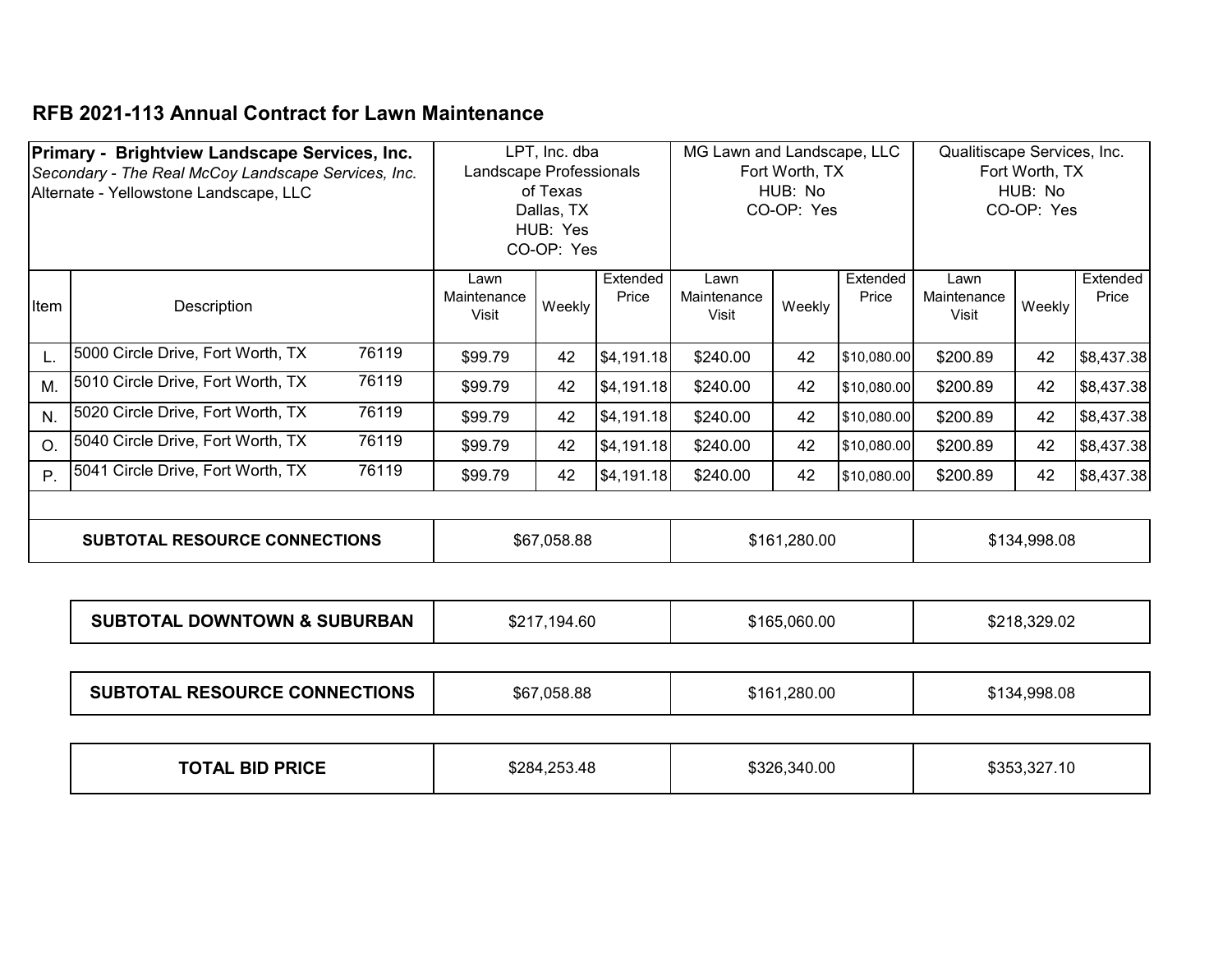|                | Primary - Brightview Landscape Services, Inc.<br>Secondary - The Real McCoy Landscape Services, Inc.<br>Alternate - Yellowstone Landscape, LLC | <b>ALPD Janitorial Services</b> | and Make Ready<br>Crowley, TX<br>HUB: Yes<br>CO-OP: No |                   |
|----------------|------------------------------------------------------------------------------------------------------------------------------------------------|---------------------------------|--------------------------------------------------------|-------------------|
| Item           | Description                                                                                                                                    | Lawn<br>Maintenance<br>Visit    | Weekly                                                 | Extended<br>Price |
| $\mathbf{1}$   | 1895 Courthouse (Downtown)<br>100 W. Weatherford Street Fort Worth, TX 76196                                                                   | \$450.00                        | 42                                                     | \$18,900.00       |
| 2              | Administration Building (Downtown)<br>100 E. Weatherford Street Fort Worth, TX 76196                                                           | \$310.00                        | 42                                                     | \$13,020.00       |
| 3              | Alliance for Children 625 Grapevine Hwy<br>Hurst, TX 76054 (Suburban)                                                                          | \$325.00                        | 42                                                     | \$13,650.00       |
| 4              | Criminal Justice Building (Downtown)<br>200 W. Belknap Street Fort Worth, TX 76196                                                             | \$215.00                        | 42                                                     | \$9,030.00        |
| 5              | Medical Examiner's Office (Suburban)<br>200 Feliks Gwozdz Place Fort Worth, TX 76104                                                           | \$260.00                        | 42                                                     | \$10,920.00       |
| 6              | Subcourthouse at Mansfield 1100 E. Broad Street<br>(Suburban)<br>Mansfield, TX 76063                                                           | \$1,100.00                      | 42                                                     | \$46,200.00       |
| $\overline{7}$ | Northeast Subcourthouse (Suburban)<br>645 Grapevine Highway<br>Hurst, TX 76054                                                                 | \$830.00                        | 42                                                     | \$34,860.00       |
| 8              | Northwest Subcourthouse (Suburban)<br>6713 Telephone Road<br>Fort Worth, TX 76135                                                              | \$350.00                        | 42                                                     | \$14,700.00       |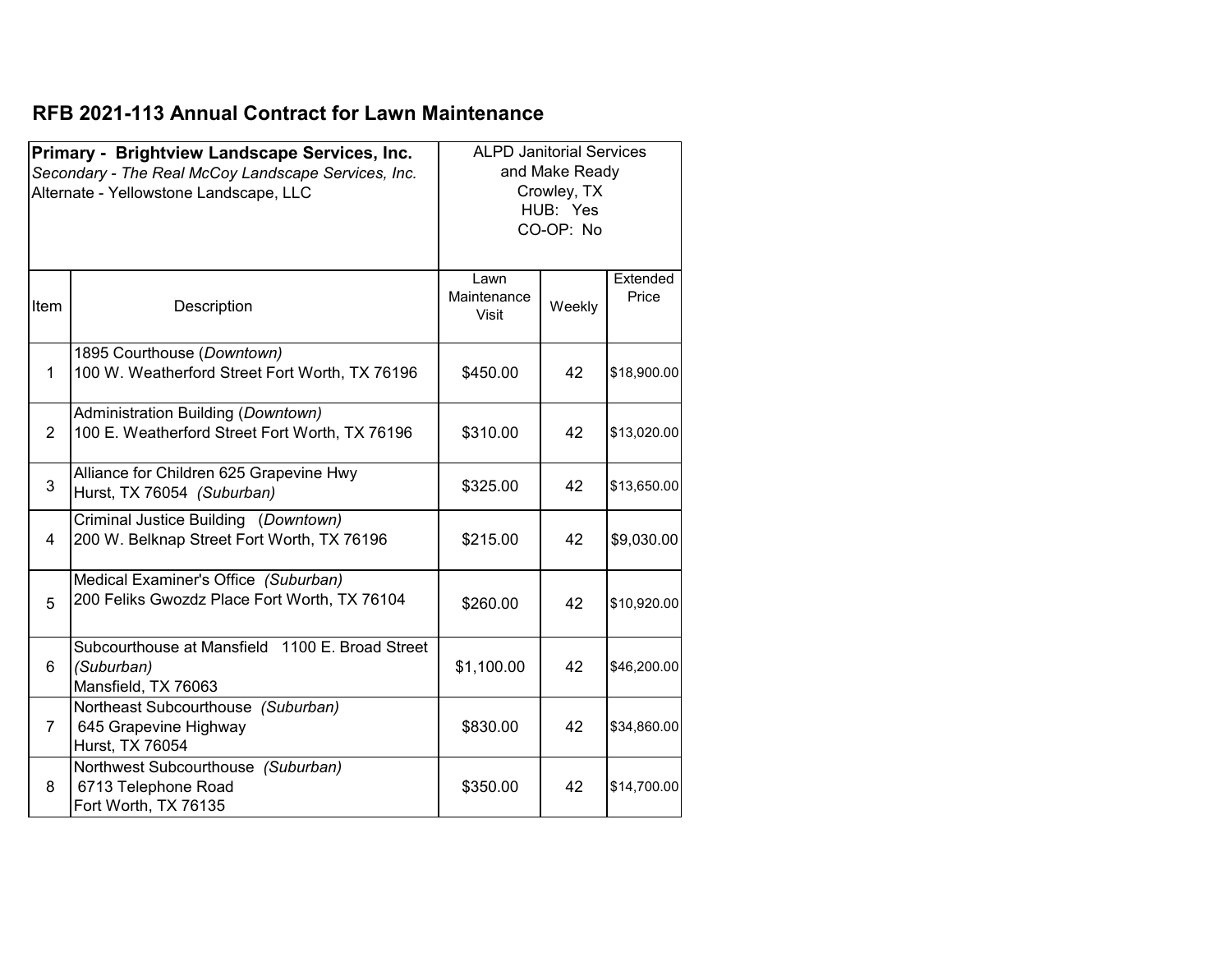|                  | Primary - Brightview Landscape Services, Inc.<br>Secondary - The Real McCoy Landscape Services, Inc.<br>Alternate - Yellowstone Landscape, LLC | <b>ALPD Janitorial Services</b> | and Make Ready<br>Crowley, TX<br>HUB: Yes<br>CO-OP: No |                   |
|------------------|------------------------------------------------------------------------------------------------------------------------------------------------|---------------------------------|--------------------------------------------------------|-------------------|
| Item             | Description                                                                                                                                    | Lawn<br>Maintenance<br>Visit    | Weekly                                                 | Extended<br>Price |
| 9                | Northwest Subcourthouse Annex (Suburban)<br>3800 Adam Grubb Drive<br>Fort Worth, TX 76135                                                      | \$600.00                        | 42                                                     | \$25,200.00       |
| 10 <sup>1</sup>  | North Patrol Building (Suburban)<br>6651 Lake Worth Blvd<br>Fort Worth, TX 76135                                                               | \$400.00                        | 42                                                     | \$16,800.00       |
| 11               | Vacant Lot #1 (Suburban)<br>6620 Charbonneau Lake Worth, TX 76135                                                                              | \$100.00                        | 42                                                     | \$4,200.00        |
| 12 <sup>°</sup>  | Vacant Lot #2 (Suburban)<br>6620 Charbonneau Lake Worth, TX 76135                                                                              | \$100.00                        | 42                                                     | \$4,200.00        |
| 13               | Vacant Lot #3 (Suburban)<br>6636 Charbonneau Lake Worth, TX 76135                                                                              | \$100.00                        | 42                                                     | \$4,200.00        |
| 14               | Subcourthouse in Arlington (Suburban)<br>700 E. Abram Street<br>Arlington, TX 76010                                                            | \$840.00                        | 42                                                     | \$35,280.00       |
| 15 <sup>15</sup> | Taylor Garage (Downtown)<br>213 North Houston Street Fort Worth, TX 76196                                                                      | \$150.00                        | 42                                                     | \$6,300.00        |
| 16               | Parking Block 15 (Downtown)<br>401 E. Weatherford Street Fort Worth, TX 76196                                                                  | \$160.00                        | 42                                                     | \$6,720.00        |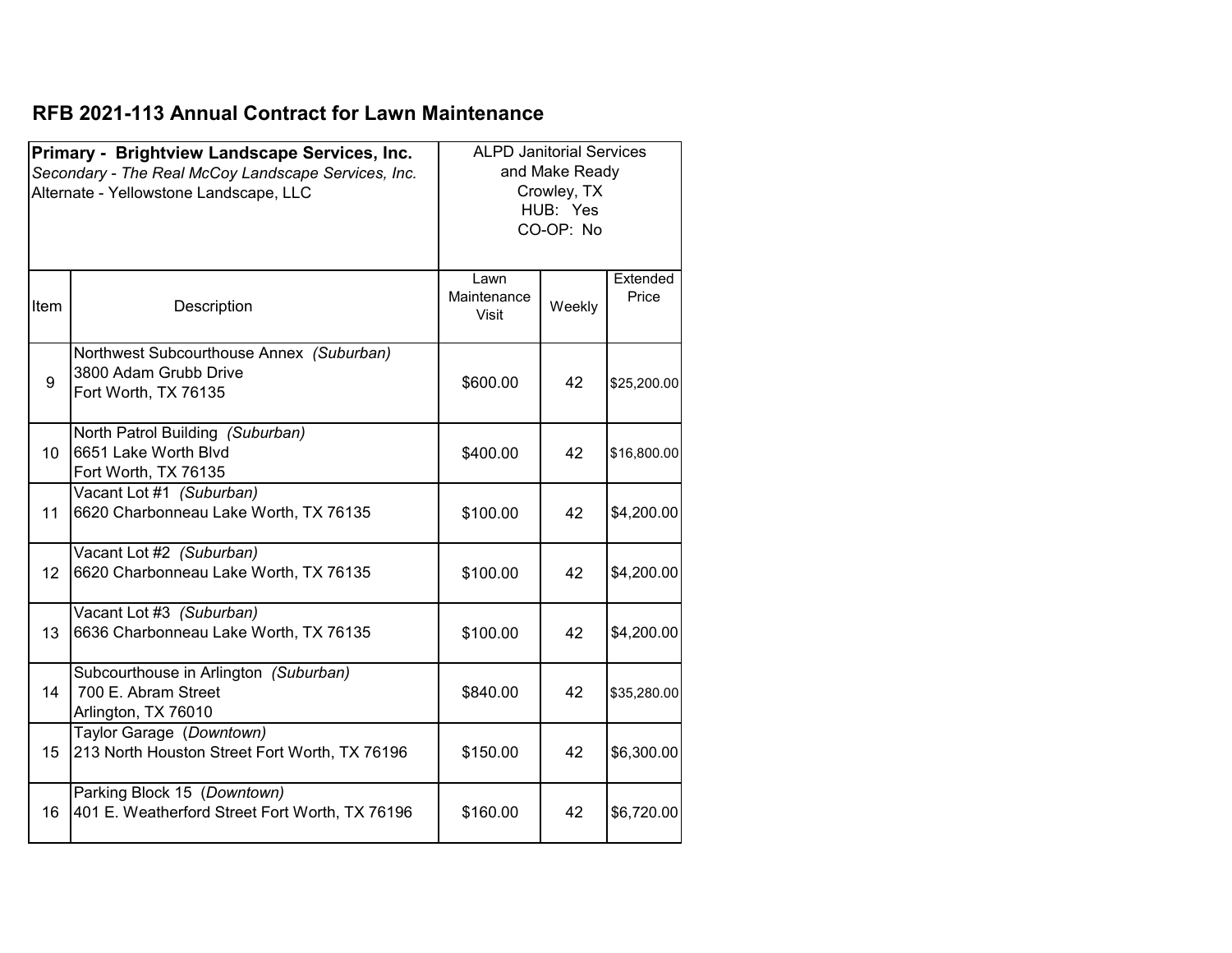|      | Primary - Brightview Landscape Services, Inc.<br>Secondary - The Real McCoy Landscape Services, Inc.<br>Alternate - Yellowstone Landscape, LLC | <b>ALPD Janitorial Services</b>     | and Make Ready<br>Crowley, TX<br>HUB: Yes<br>CO-OP: No |                   |
|------|------------------------------------------------------------------------------------------------------------------------------------------------|-------------------------------------|--------------------------------------------------------|-------------------|
| Item | Description                                                                                                                                    | Lawn<br>Maintenance<br><b>Visit</b> | Weekly                                                 | Extended<br>Price |
| 17   | Dionne Phillips Bagsby Southwest Subcourthouse<br>(Suburban)<br>6651 Granbury Road Fort Worth, TX 76133                                        | \$1,140.00                          | 42                                                     | \$47,880.00       |
| 18   | 350 West Belknap Garage (Downtown)<br>350) 300 North Taylor Street<br>Fort Worth, TX 76196                                                     | \$200.00                            | 42                                                     | \$8,400.00        |
| 19   | Dick Anderson Building (Suburban)<br>3829 Altamesa Boulevard<br>Fort Worth, TX 76133                                                           | \$240.00                            | 42                                                     | \$10,080.00       |
| 20   | Reproduction Center (Suburban)<br>600 South Sylvania Avenue<br>Fort Worth, TX 76111                                                            | \$273.00                            | 42                                                     | \$11,466.00       |
| 21   | Miller Avenue Administration Building (Suburban)<br>3500 Miller Avenue<br>Fort Worth, TX 76119                                                 | \$1,100.00                          | 42                                                     | \$46,200.00       |
| 22   | Lancaster Annex (Suburban)<br>2700 Ben Street Fort Worth, TX 76103                                                                             | \$930.00                            | 42                                                     | \$39,060.00       |
| 23   | Northeast Annex (UPPER) (Suburban)<br>837 Brown Trail<br>Bedford, TX 76022                                                                     | \$400.00                            | 42                                                     | \$16,800.00       |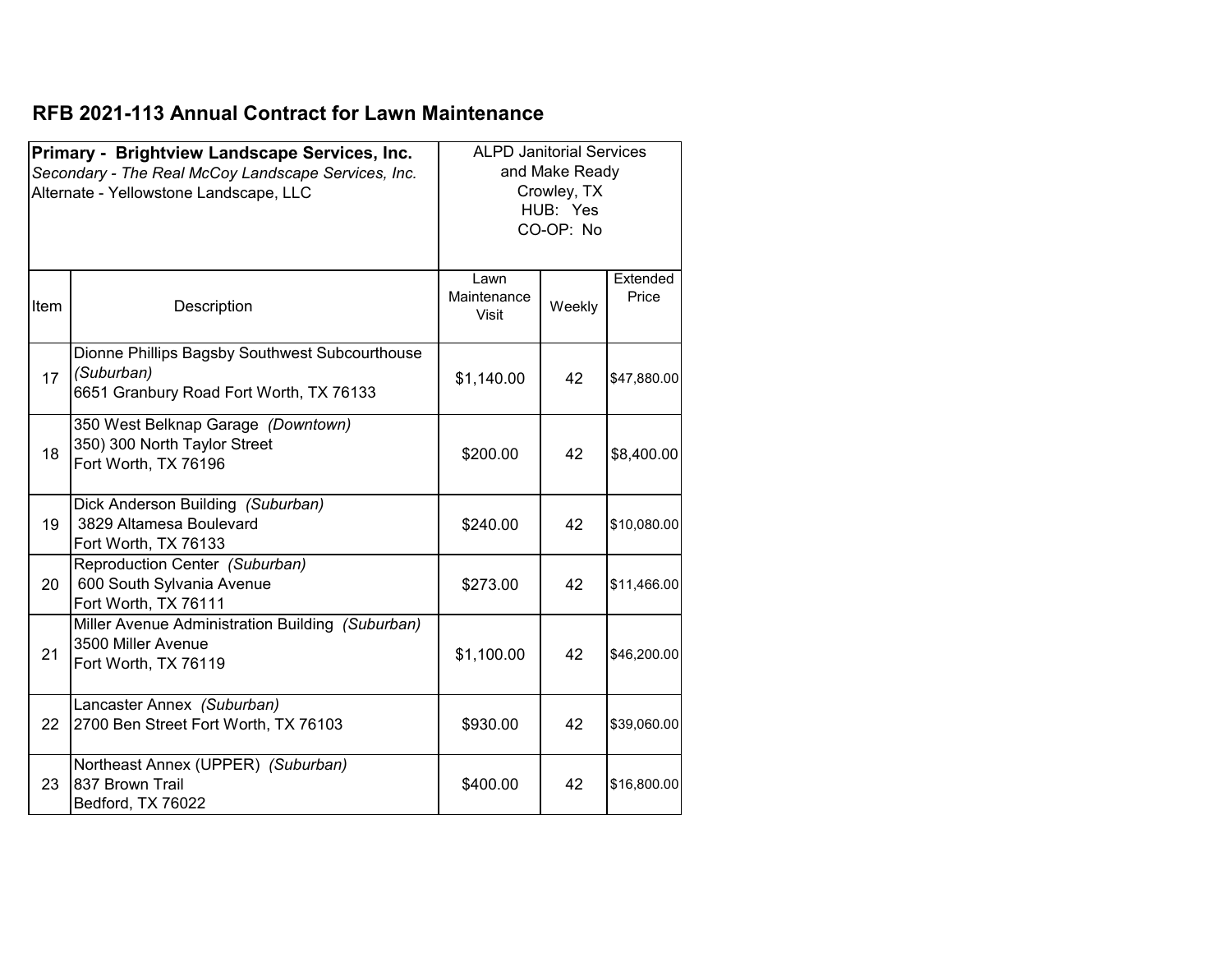|                                         | Primary - Brightview Landscape Services, Inc.<br>Secondary - The Real McCoy Landscape Services, Inc.<br>Alternate - Yellowstone Landscape, LLC |       | <b>ALPD Janitorial Services</b> | and Make Ready<br>Crowley, TX<br>HUB: Yes<br>CO-OP: No |                   |
|-----------------------------------------|------------------------------------------------------------------------------------------------------------------------------------------------|-------|---------------------------------|--------------------------------------------------------|-------------------|
| Item                                    | Description                                                                                                                                    |       | Lawn<br>Maintenance<br>Visit    | Weekly                                                 | Extended<br>Price |
| 24                                      | Northeast Annex (LOWER) (Suburban)<br>201 E. Plaza<br>Hurst, TX 76053                                                                          |       | \$400.00                        | 42                                                     | \$16,800.00       |
| <b>SUBTOTAL DOWNTOWN &amp; SUBURBAN</b> |                                                                                                                                                |       | \$460,866.00                    |                                                        |                   |
| 25                                      | Resource Connection (Suburban) Includes 16 Buildings<br>900,216 sq. feet<br>Mowing Area:<br><b>String Trimming Linear Ft:</b><br>664 sq. feet  |       |                                 |                                                        |                   |
| А.                                      | 1100 Circle Drive, Fort Worth, TX                                                                                                              | 76119 | \$300.00                        | 42                                                     | \$12,600.00       |
| <b>B.</b>                               | 1200 Circle Drive, Fort Worth, TX                                                                                                              | 76119 | \$300.00                        | 42                                                     | \$12,600.00       |
| C.                                      | 1300 Circle Drive, Fort Worth, TX                                                                                                              | 76119 | \$300.00                        | 42                                                     | \$12,600.00       |
| D.                                      | 1400 Circle Drive, Fort Worth, TX                                                                                                              | 76119 | \$300.00                        | 42                                                     | \$12,600.00       |
| Ε.                                      | 1500 Circle Drive, Fort Worth, TX                                                                                                              | 76119 | \$300.00                        | 42                                                     | \$12,600.00       |
| F.                                      | 1801 Circle Drive, Fort Worth, TX                                                                                                              | 76119 | \$300.00                        | 42                                                     | \$12,600.00       |
| G.                                      | 2100 Circle Drive, Fort Worth, TX                                                                                                              | 76119 | \$300.00                        | 42                                                     | \$12,600.00       |
| Η.                                      | 2200 Circle Drive, Fort Worth, TX                                                                                                              | 76119 | \$300.00                        | 42                                                     | \$12,600.00       |
| Ī.                                      | 2300 Circle Drive, Fort Worth, TX                                                                                                              | 76119 | \$300.00                        | 42                                                     | \$12,600.00       |
| J.                                      | 2400 Circle Drive, Fort Worth, TX                                                                                                              | 76119 | \$300.00                        | 42                                                     | \$12,600.00       |
| Κ.                                      | 2500 Circle Drive, Fort Worth, TX                                                                                                              | 76119 | \$300.00                        | 42                                                     | \$12,600.00       |